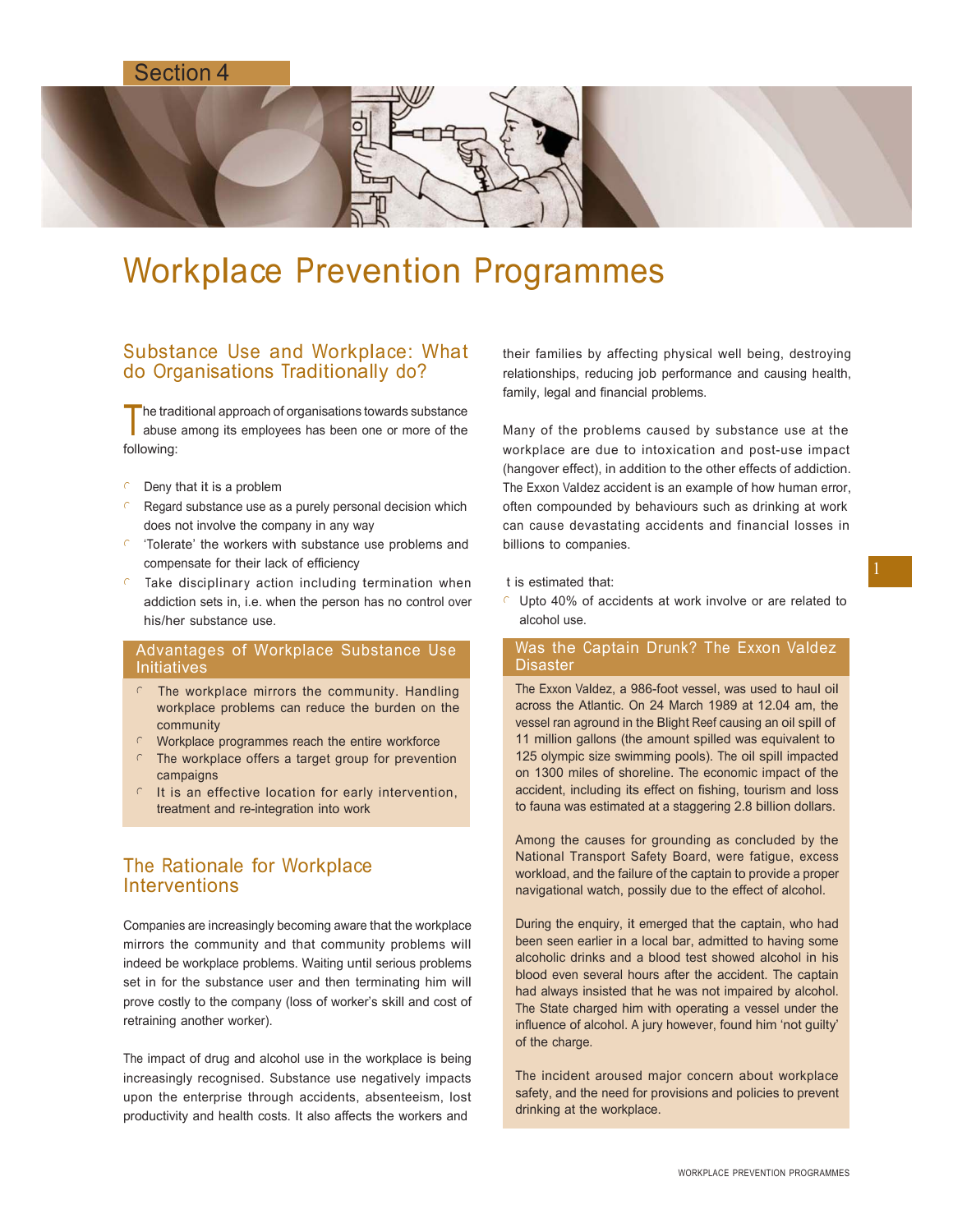- $\epsilon$  Absenteeism is 2 to 3 times higher among habitual substance users.
- $C$  Of all accidents at work, 20-25% involve intoxicated workers injuring themselves or colleagues.
- Job fatalities linked to drug and alcohol account for as many as 15-30% of accidents.

Employees with drug and alcohol dependence claim three times as much sickness benefit and file five times as many workers' compensation claims.

Substance using employees create higher safety risks from intoxication, negligence and impaired judgment. Problems with co-workers through increased work-load on the non substance user, disputes, grievances, intimidation and violence are common problems associated with substance use at the workplace.

## The International Labour Organization Reference Model at the Workplace

The simple analogy of the traffic lights to categorise workers into green, amber and red zones based on their substance use status was described earlier in Section 2.

Most employees in any organisation are in the green zone and the challenge is to keep them there. Red zone strategies (treatment and rehabilitation) are intensive, expensive, are available only for a few and are often associated with relapses. Green zone strategies are relatively inexpensive, look at ways of preventing substance use, and thus reach a large population before problems begin. These strategies include developing healthy lifestyles. Amber zone strategies assist persons in identifying early and potential problems associated with substance use and encourage selfmonitoring, change, and early intervention, which has better results. The objectives of workplace programmes is thus to address employees in all the three zones, with a thrust on the green zone with strategies preventing problem use of alcohol or drugs.

#### Substance Use Zones and Costs of Intervention





Courtesy: MICO

## Indian Workplaces – Focusing on the Alcohol and Drug Problem

This is a true incident from a transport company, one of the enterprise partners in the WPP programme and highlights the serious problem associated with alcohol use at the workplace.

On a bus trip from Bangalore to Goa which entails a travel of sixteen hours, Mr. K. and another colleague took turns at driving. On the return from Goa, the colleague started drinking till he was intoxicated. When he took the wheel the passengers protested. Mr. K. therefore offered to drive through the night instead of his colleague. The next morning the colleague took over from Mr. K., and within the next 10 Kms collided with a tree. Mr. K. who was sitting next to the driver was killed and two others were seriously injured. An innocent employee had died because of his colleague's drinking!!!

## Workplace Prevention Programmes (WPP) – Building Partnerships

In 1997, the 808 Project initiated a workplace drug and alcohol abuse prevention programme with seven private companies and five public sector enterprises who volunteered to participate. These organisations recognised the seriousness of the problem at their workplace, and the need to seek solutions. Motivation to address the issue stemmed both from humanitarian grounds as well as from concerns about productivity and safety. Prior to the programme, some attempts had been made to check substance abuse among employees, but these were unsatisfactory. Efforts ranged from spreading awareness to disciplinary action, but were usually sporadic and piecemeal. In contrast, the WPP Project recommended a coherent strategy and plan that defined the problem and laid down procedures and systems to deal with it.

The CBDR project had already trained NGO staff in treatment and rehabilitation and sensitised them to the merits and strategies of prevention. The workplace prevention programme was initiated with a joint orientation of workplace representatives and NGO staff. Each organisation was partnered by an NGO to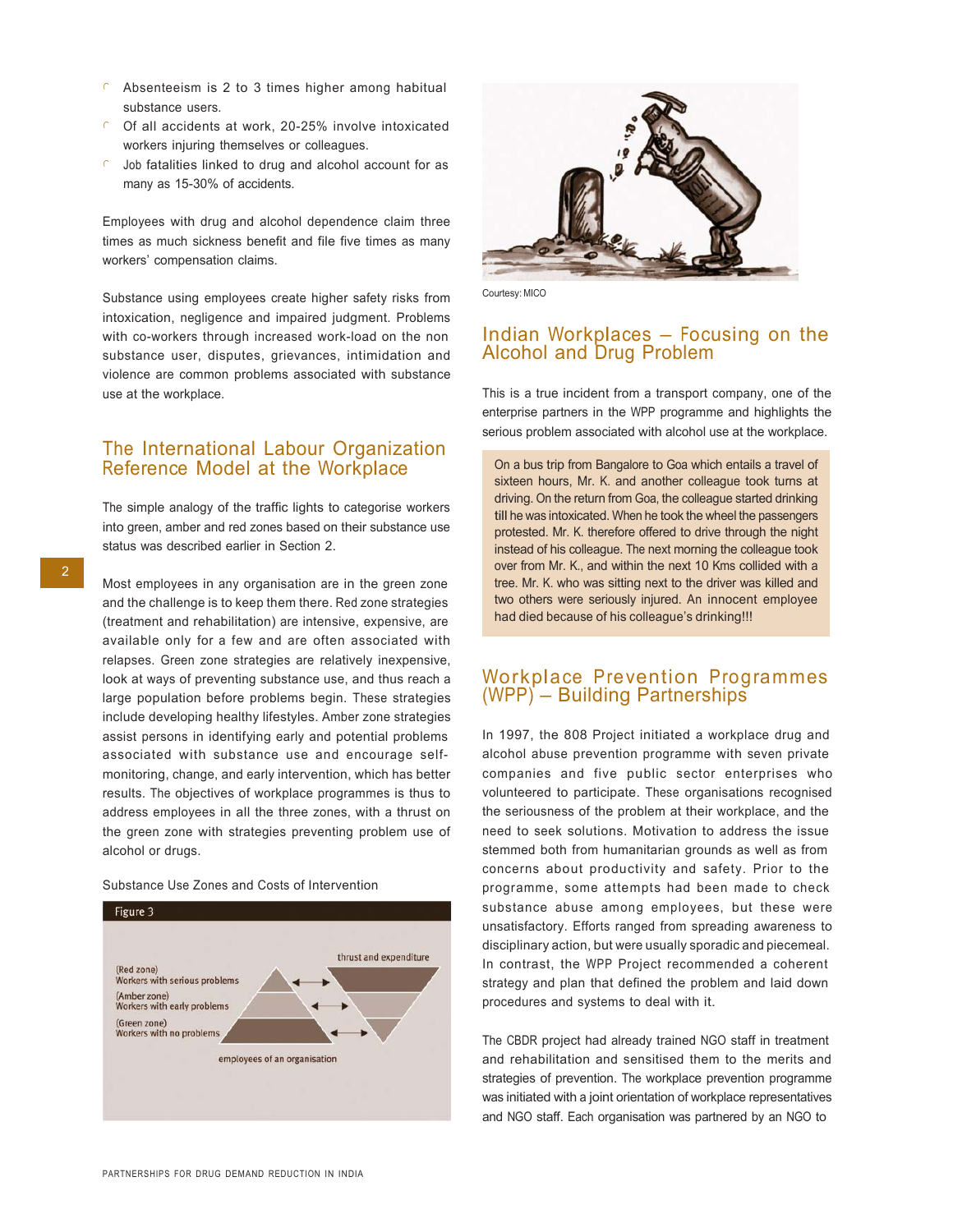| Participating Organisations and Partner NGOs                                                                                                                                                                                                                                                                                                                                                                                                                                                                                                 |                                                                                                                                                                                                                                                                                                     |
|----------------------------------------------------------------------------------------------------------------------------------------------------------------------------------------------------------------------------------------------------------------------------------------------------------------------------------------------------------------------------------------------------------------------------------------------------------------------------------------------------------------------------------------------|-----------------------------------------------------------------------------------------------------------------------------------------------------------------------------------------------------------------------------------------------------------------------------------------------------|
| Organisations<br>Brecco Lawrie Ltd., Calcutta<br>Calcutta State Transport Corporation, Calcutta<br>Tata Iron and Steel Company, Jamshedpur<br>Mahindra & Mahindra, Mumbai<br>Karnataka State Road Transport Corporation (KSRTC).<br><b>Bangalore</b><br>Motor Industries Co. Ltd., Bangalore<br>$\subset$<br>Hindustan Motors Limited, Tiruvallur<br>The Hindu, Chennai<br>$\mathbb{C}$<br>Goa Shipyard Ltd., Vasco da Gama in Goa<br>Cummins India Ltd., Pune<br>Modi Rubber Ltd., Modipuram<br>Karnataka Power Corporation Ltd., Bangalore | Partner NGOs<br>Caim Foundation<br><b>Kripa Foundation</b><br>Vivekananda Educational Society<br>Drive for United Victory over Addiction<br>Calcutta Samaritans<br>C<br>T.T. Ranganathan Clinical Research Foundation<br>Muktangan Mitra<br>C<br>Indian Council of Education<br><b>NIMHANS</b><br>€ |

sensitise the organisations, initiate awareness programmes, provide treatment and rehabilitation to employees in the redzone, in the preliminary phase. The NGO was also expected to train key employees in identification and counselling of employees with alcohol and drug problems, and refer them for treatment when necessary. Employee representatives from all levels-supervisors, managers, and trade-union representatives were all involved in the sensitisation.

## Box 1. The 12 Enterprise Survey

The survey covered 12 industries – both public and private – located across the country and involved in diverse activities like publishing, manufacturing automobiles, ship building and heavy-duty machinery manufacturing enterprises. There was variability in staff strengths across organisations, ranging from just over 1,000 to 75,000 in one organisation. The total staff strength of the organisations was 1,10,664.

The survey aimed at:

- $\circ$  Understanding the extent and nature of alcohol and drug problems in the organisations
- $C$  Gathering secondary data with regard to accidents, absenteeism, work tardiness, sick leave and unexplained behaviour
- $\mathcal{C}$  Making possible links between workplace problems and alcohol and drug abuse

The survey used the key informant method- where persons knowledgeable about the workplace were administered a questionnaire regarding their perceptions of drug and alcohol use among workers and the resulting consequences, both occupational and personal. Informants from departments like security or the canteen who had information about employees not normally known through conventional sources, were specifically interviewed. Records of the employees containing information related to work, health, social backgrounds, legal and administrative problems were scrutinised.

Eight hundred and seventy one employees from 12 industries participated in the study. They belonged to different 9 NGOs assisted the 12 enterprises in nine cities in India.

# Understanding The Problem

The case example illustrated at the start of this section is not unique to one organisation. Different organisations feel the impact of drugs and alcohol at the workplace in different ways.

categories within the organisations. Categories included supervisors (25%), managers (23%), shop stewards (10%), occupational and health workers (4 %) and others (38 %).

Some Key Findings

- $\cap$  Drug use uniformly low, alcohol related problems a major concern
- $\epsilon$  2/3 of the informants believed alcohol use was a problem (ranging from 23% in a private limited company producing tyres to 97 % in a government owned public transport system in Karnataka)
- <sup>l</sup> More than 50% were aware of workers coming intoxicated to work (ranging from 12 % in a company producing electrical goods in eastern India to 84 % in a company producing motor parts in South India)
- Nearly 50% maintained that sick leave taken by workers was often related to alcohol use
- $C$  50% felt that habitual alcohol users were facing significant personal problems
- Perception that alcohol and drug use adversely affected colleagues was variable (only 8 % in the company producing electrical goods in East India while 82 % in the company producing motor parts in South India said drugs and alcohol were adversely affecting colleagues)
- $\degree$  93 % in a public sector undertaking involved in shipbuilding and repair and 88 % in a motor vehicle building organisation in western India were aware of preventive programmes.
- <sup>l</sup> Only 27 % of respondents were satisfied with existing preventive programmes in their organisation (ranged from 1% in an organisation producing motor parts to 61 % in the public sector ship building)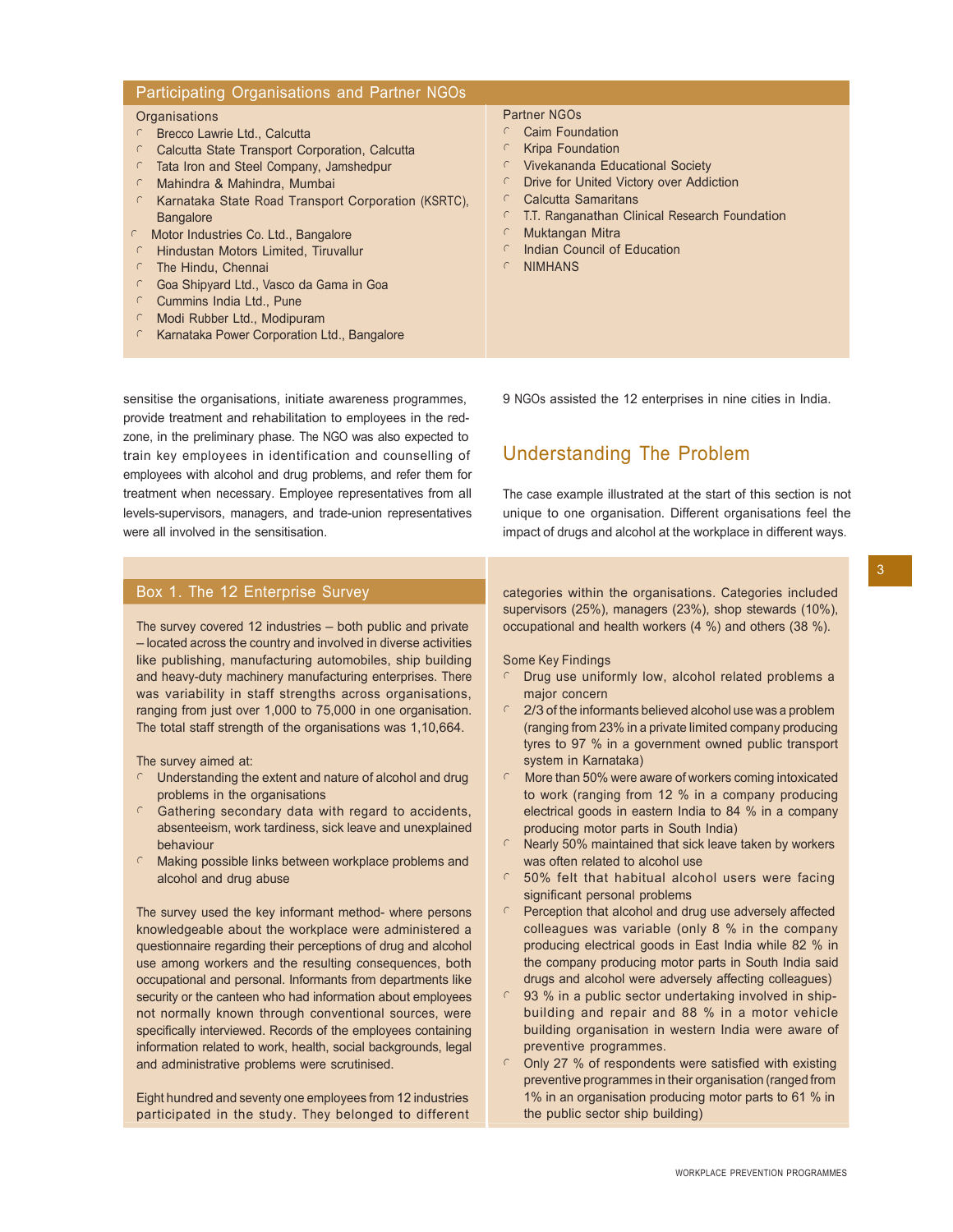#### Commonly Noticed Tell-tale Signs of Alcohol Related Problems Among Employees

- Taking off from work the day following salary day
- Reporting sick or coming late during the first week of the month
- $C$  Strained interpersonal relationships
- $\epsilon$  Irritable and uncooperative attitudes
- $\epsilon$  Deteriorating health –frequent complaints of stomach upset, ulcer, abdominal pain, sleep disturbances and psychological problems like anxiety and depression
- $\cap$  Impaired productivity and efficiency

One important preliminary step to planning any programme of intervention is a comprehensive understanding of the extent of this problem and possible responses to it. The organisations sensitised in the orientation programme were initially encouraged to make an assessment of the extent of drug and alcohol problem in their workplace. The methodology and highlights of this survey are highlighted in Box 1.

The perception of most key informants was that drug problems are low, but there are significant alcohol related problems among many workers. While this perception is probably accurate, it must be recognised that drug use often goes underdetected, as drug use most often leaves no telltale signs,  $\overline{A}$  in contrast from alcohol use.

> Many of the respondents were aware of persons coming intoxicated to work. The implications of being under the influence of drugs and alcohol in the workplace are serious and need to be tackled. For instance, accidents on shop floors of industries manufacturing heavy machinery or spare parts can lead to physical injury, and, in extreme cases, result in death.

Excessive drinking was also found to lead to late arrivals, tardiness when in office and absenteeism.

The study also found that employees were hiding the drinking problems of co-employees because of the stigma attached to drinking. In some organisations, identifying the alcohol user may mean taking administrative action, which both the coemployees and administrative departments want to avoid. This attitude of colleagues only aggravates the individual's problem. In the absence of a policy towards drug and alcohol problems, no preventive or remedial action could be taken.

Surprisingly, awareness about preventive programmes was very high. In a heavy-duty machinery manufacturing organisation in southern India – all the persons interviewed were aware of preventive programmes for alcohol and drug abuse. While awareness was high, satisfaction with preventive programmes was low.

The survey finds that most problem drinkers and drug users in the workplace continue to function fairly adequately, unless the problem becomes extreme. However, coming to work intoxicated is a serious safety concern for the organisation, and absence, tardiness and reduced efficiency all mean lowered productivity and result in financial losses for the company.

A Prevention Programme – Making Sense to Organisations From the productivity point of view, it makes good business sense for companies to adopt a prevention programme against alcohol and drug abuse at the workplace. A series of recommendations emerged for such a programme from the survey. They included:

- $C$  Educate key informants on the assessment, early identification, and possible referral of those facing problems of substance use.
- $\epsilon$  Train key personnel within the organisation to develop skills to help affected workers.
- $\epsilon$  Encourage peer driven activities at the workplace. Recognise the role of abstinent drug or alcohol users in providing a good role model and in motivating co-workers to change.
- $\epsilon$  Focus on identifying problems based on deteriorating work performance.
- $\epsilon$  Start counselling services wherever possible.
- Integrate alcohol and drug prevention and treatment services with existing health and safety programmes within the organisation.

# Training and Sensitisation

- 1. Two day sensitisation workshops were held in six major cities and involved government officials, employer's representatives, worker's organisations and NGO staff. The local Chambers of Commerce hosted these workshops.
- 2. Participants were taken on a study tour to Malaysia for the Third International Private Sector Conference on Drugs in the Workplace and Community in October 1997. This helped to orient the NGO staff and the enterprise representatives to the programme for workplace prevention.
- 3. A national workshop on workplace prevention programme was held in Delhi for representatives of participating

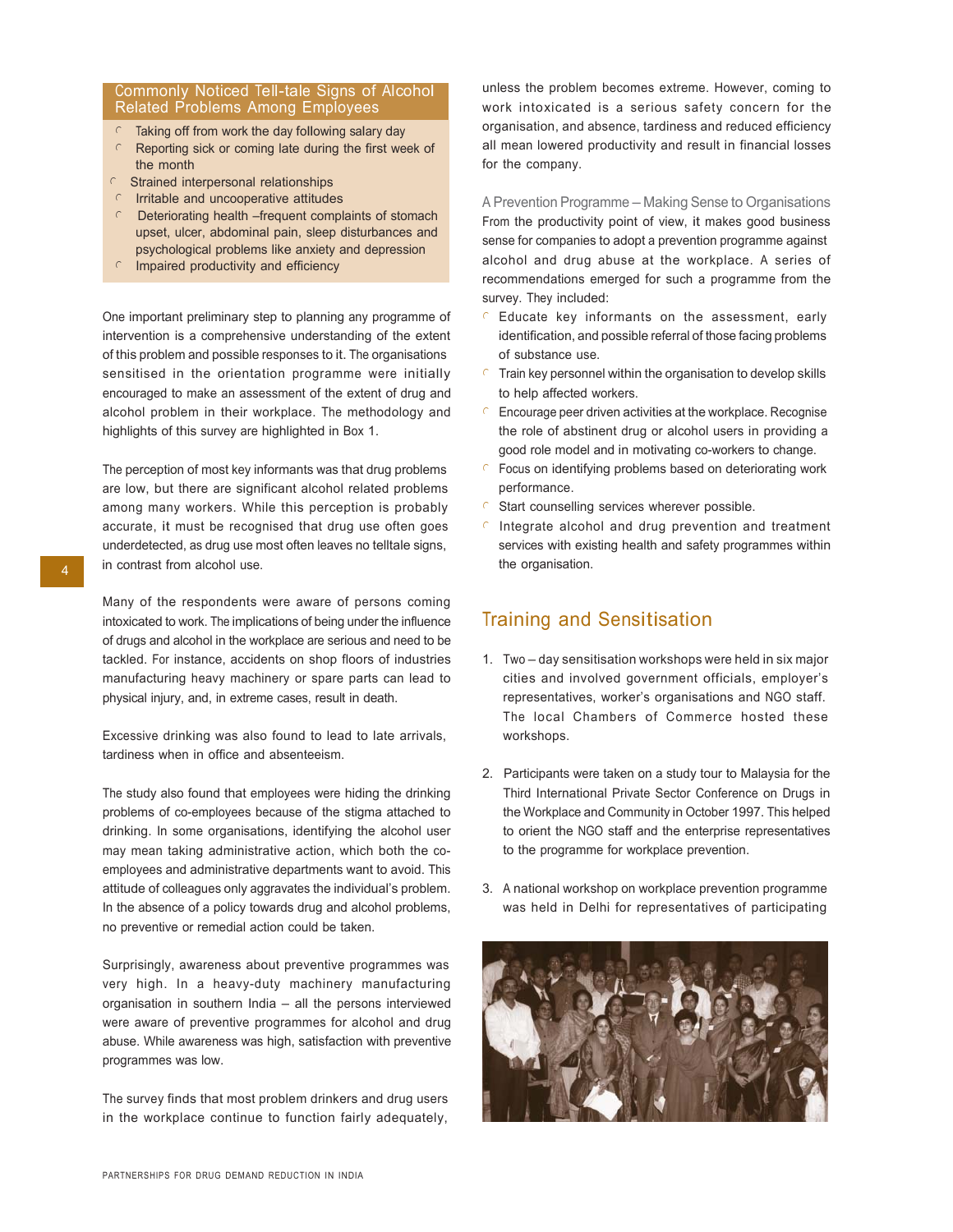enterprises and NGOs. The aim of the workshop was to sensitise the participants on the nature and effects of drug and alcohol problems in the workplace, to explain concepts and issues in workplace prevention, identify the role of various staff in the workplace and NGOs in the programme, to work out enterprise specific draft policy statements and action plans, and to understand how to set up and run a workplace prevention programme.

4. Two day workshops were held in all the twelve enterprises to establish the programme within the workplace. These workshops brought together trade unions, and management, including managers, supervisors as well as facilitator co-workers. Doubts about company policies were cleared and action plans with a time frame for adoption and implementation developed.

# Policy Development

The Project advocated a comprehensive Alcohol and Other Drugs (AOD) prevention and assistance policy that set out the aims of the programme, assigned responsibilities for execution, and established a steering committee to oversee implementation.

In most of the companies, the programme was integrated with ongoing activities like technical training programmes. Management and workers' unions sat together and worked out an AOD policy for the company before launching the programme.

The programme had two basic aims:

- To create a drug-free environment and to generate an atmosphere where substance users are able to come forward to seek assistance, without risk of recrimination and professional consequences.
- To lay down systems and procedures for assisting potential cases of addiction, including guidelines for identifying users, initiating a dialogue with them, organising treatment at an appropriate facility under specified terms, and setting conditions for resumption of duty.

All the companies adopted a policy on alcohol and drugs use at the workplace.

Companies and individuals initially expressed several doubts about adopting such a policy, especially fears of stigmatisation and recrimination. This had to be repeatedly clarified at different fora, including meetings held with various representatives by the National Project Co-ordinator. Some companies instituted a stand alone Alcohol and Other Drugs (AOD) policy. Others incorporated the AOD component in a safety or occupational health policy.

All the policies recognise AOD problems as health problems requiring assistance. The conditions for assistance have also  $\frac{1}{5}$ been enunciated. They vary across companies in terms of duration of leave, financial assistance for treatment and the number of times a person would be entitled to assistance. The policies highlight that seeking assistance would not jeopardise the person's career. The consequences of continuing non-

## BOX 2. A Model Policy

The policies of the twelve organisations that participated in the WPP Project adhere to some general principles, but vary in the details. For instance, some AOD policies cover alcohol, other drugs and tobacco, while one restricts itself only to alcohol. Similarly, some policies offer reinstatement after dismissal so long as the employee is declared medically fit within a stipulated period of time, while others do not. A few policies extend medical benefits such as covering the complete cost of treatment to employees seeking assistance; others offer a fixed amount towards such expenses. The AOD policy is tailored to suit each organisation. The participatory process of policy making enables each organisation to select its own modus operandi for dealing with the issue.

Here are the main points any AOD policy needs to consider and cover:

- $\circ$  Coverage: specific substances covered by the policy
- General approach: prevention and assistance (aims and objectives, such as a drug-free environment, nondiscriminatory stance)
- $\circ$  Scope within the organisation: the categories of employees and management for whom the policy is applicable
- Steering committee: a body with employers' and employees' representatives to oversee policy implementation
- Assigning responsibility: clearly spelling out the roles and responsibilities of all concerned including management, employees, company unions, personnel department, medical and welfare departments (if any), so that systems for AOD policies are put in place and run effectively
- $\epsilon$  Facilities: provision of facilities for medical examinations and monitoring, through medical or welfare officers, and collaborations with specialised treatment agencies such as NGOs and hospitals
- $\epsilon$  Rules regarding use of substances defined above: for example, prohibition of consumption on premises and of reporting for duty under the influence
- $\cap$  Rules and procedures governing AOD tests: the conditions under which an employee may be asked to undergo a test, for instance, to determine cause of an accident/error, or on the basis of a supervisor's assessment
- $\Gamma$  Prevention strategies: information dissemination, recreational activities, random checking, etc.
- Rules to respect confidentiality of employees' medical history and records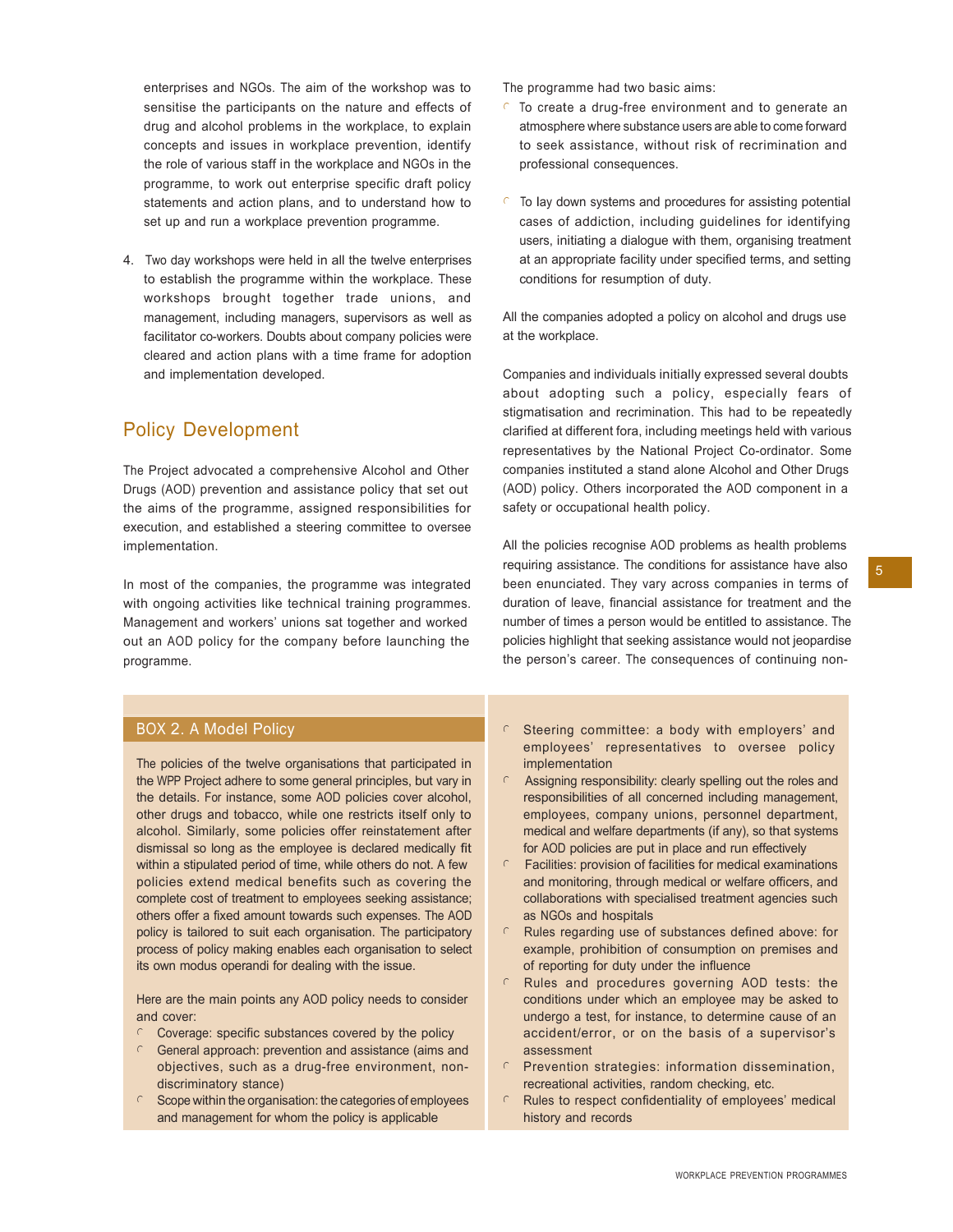## Assistance Strategies:

- 1. Procedures for identifying addicted employees (behavioural and other indicators).
- 2. Ways of initiating a dialogue with substance using employees to discuss the problem and offer help.
- 3. Guidelines for a series of offers of assistance, followed by warnings and conditions for disciplinary action where the user is unresponsive.
- 4. Measures to provide counselling (to the individual and/or family).
- 5. Procedures for referring addicted employees to a rehabilitation facility.
- 6. Rules concerning costs of treatment and leave in case of hospitalisation.
- 7. Processes to assess treated cases and determine fitness for resumption of duty after treatment.
- 8. Regulations regarding relapses.
- 9. Rules for dismissal on grounds of AOD use.

performance despite intervention are spelt out in most of the policies. The policies have been translated into local languages and disseminated among employees.

#### Policy Safeguards Worker's Right to Non Discriminatory **Treatment**

In order to ensure that substance users do not suffer 6 discrimination, companies adopted policies that protect the rights of those seeking treatment. A history of substance addiction must not affect prospects for increments, promotions, and job security, subject to terms specified in the policy. This assurance is vital to creating an open atmosphere where an addicted employee does not fear the possibility of dismissal by admitting that he/she has a problem with substance use.

> Each of the policies specifies a system to identify employees with addiction and rehabilitate them. This includes an offer of treatment, counselling, and assessment for resumption of duty. Policies also spell out the kinds of financial aid the company would provide, and rules regarding leave from work, applicable in case of hospitalisation for treatment. While the specifics of each policy differ, the basic approach to assistance focuses on offering medical help and counselling, rather than immediate disciplinary action such as suspension or dismissal.

> Nearly all the AOD policies require that a user be provided a series of opportunities to accept help, failing which disciplinary action is warranted. Most companies set out a timeline, such as: informal chat, confirmation of addiction, first offer of help, first warning, second offer of aid, second warning, etc. Discharging the employee is the last resort. In addition, some companies offer to reinstate the worker after such dismissal if he/she is successfully rehabilitated within a certain period. Thus these policies reveal a more complete understanding of the problem of substance use and addiction.

## Programme Implementation

#### Prevention and Assistance – A Two - Pronged Approach Green Zone strategies

The programmes set out to prevent addiction by generating awareness of the risks and consequences of substance use. All participating enterprises conducted awareness programmes using a variety of methods - messages on pay slips, logo and slogan competitions open even to family members of employees, awareness campaigns (articles in inhouse magazines, leaflets, street plays, puppet shows, poster/ painting/essay competitions) and meetings. Some of the enterprises used experts in their city to sensitise employees not just to alcohol and drug problems, but also to prevention strategies including life skills training, health promotion, and prevention of HIV, among others. Many of the enterprises included AOD training in the training programme for new recruits as well as for in-service training. Some of the organisations organised health camps and drew attention to the issue through special days like 'No Tobacco Day'.

As part of their Alcohol and Other Drugs (AOD) policies, all twelve companies prohibited the consumption of alcohol and drugs on their premises (some also banned tobacco, including cigarettes and gutka). Many firms decided not to serve alcohol at official gatherings, while some resolved not to associate themselves with companies producing alcohol or cigarettes. A power production company disallowed the consumption of alcohol in public spaces in its residential colonies, and had the licenses of liquor vendors in the area cancelled.

Some of the enterprises, e.g. the transport industry undertook regular breathalyser tests of its staff, with follow-up action for those who tested positive for alcohol use while working.

Most companies actively involved the family members in their awareness programmes. One organisation conducted summer camps for employees and their children, and nearly all encouraged social and recreational activities for the extended community.

#### Amber Zone Strategies

Medical officers were trained in early detection and counselling for substance related problems, to include alcohol and other drug assessment and in counselling persons with substance use related health problems. Health camps were conducted as part of the strategy of early detection. Some of the enterprises encouraged employees to self–administer screening instruments for identifying problems.

#### Red Zone Strategies

The need to provide assistance and rehabilitation to workers addicted to alcohol or drugs was clearly spelt out in the AOD policy document itself.

Assistance programmes were set in place in all the enterprises